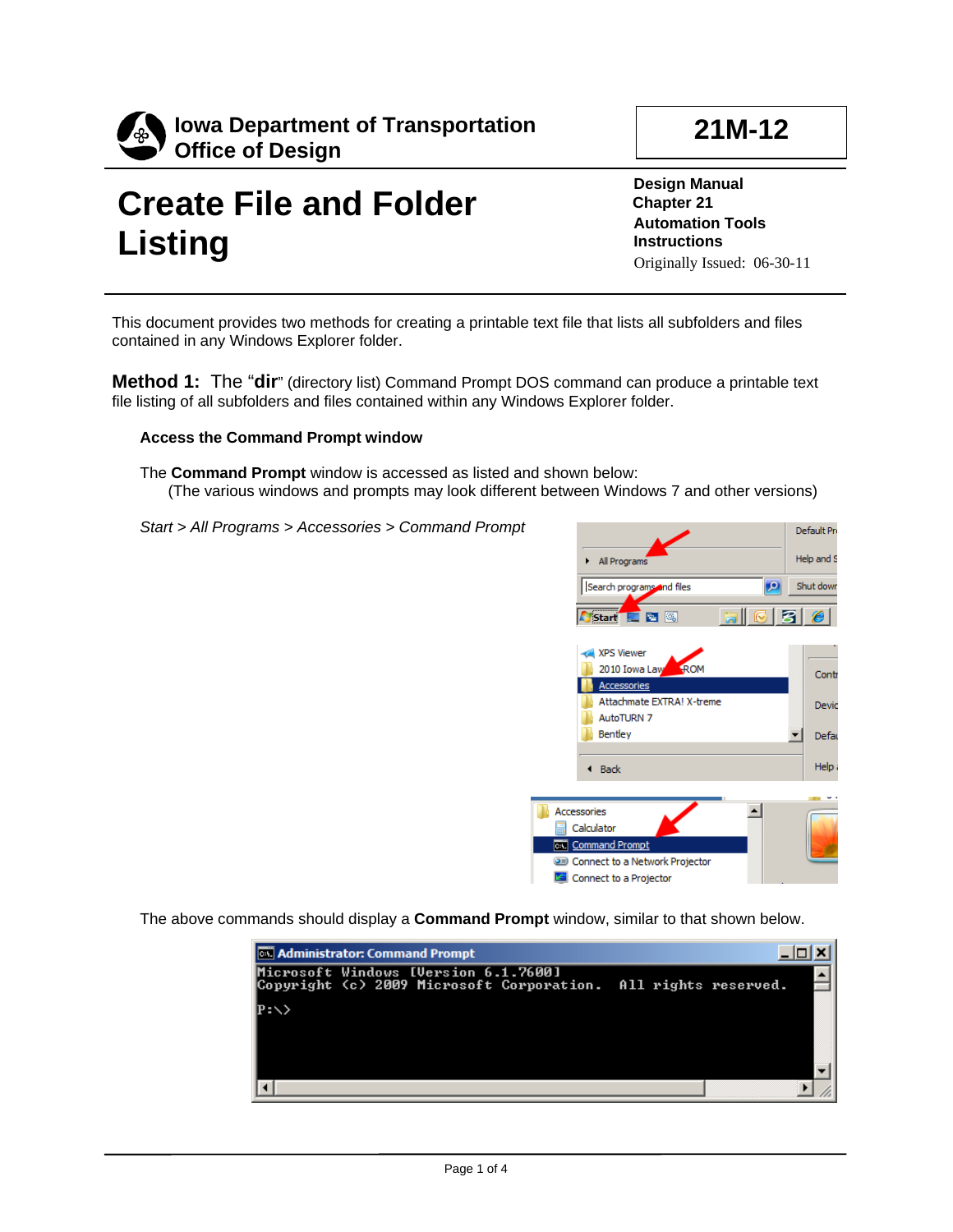In the **Command Prompt** window, the Directory Listing (**dir**) command will be entered, as explained below:

1. Enter the "**dir**"command as shown, followed by a space



- 2. Enter the location of the folder containing the files and sub-folders to be listed
- 3. Enter what is to be listed. The \*.\* entry indicates that all files (and folders) with any extension are to be included in the listing.
- 4. To send the output to a file, enter the **prn** (print) command, preceded and followed by a space. (To produce a listing on the screen, do not use the file output **prn** command. This may, however, produce a list that is longer than is displayable in the Command Prompt window, resulting in truncated data.)
- 5. Enter any print modifiers as desired (**/o/s** shown) Experiment with the combination of modifiers to produce the desired file list. (A complete list of modifiers is shown below.)
- 6. Enter the output (**>**) symbol, also preceded and followed by a space
- 7. Enter a location and file name for the new text file listing.

(The available print modifiers are shown below, and can be listed by entering "help dir" (no quotes) in the Command Prompt window.)

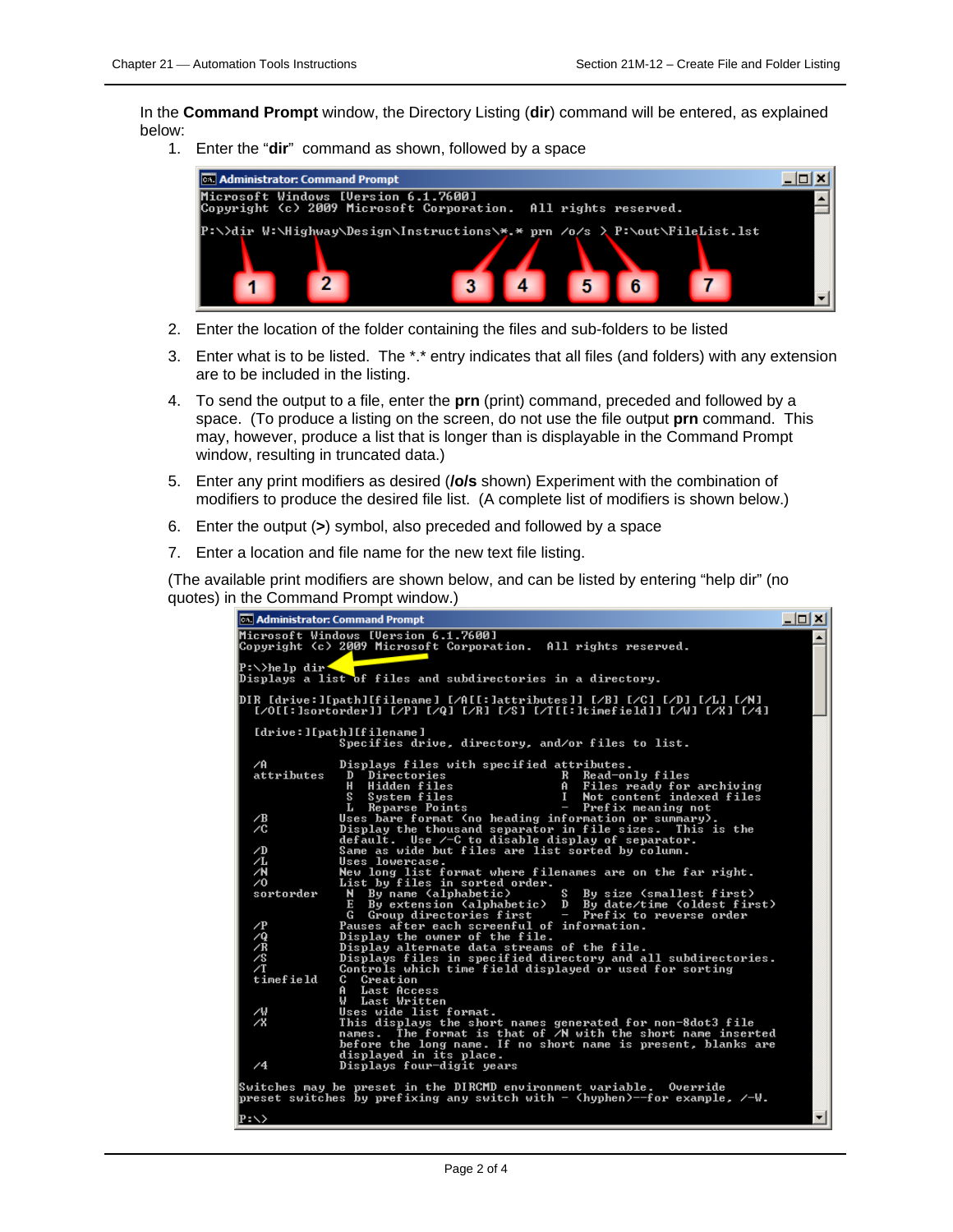right is displayed.

listed.

The text file listing can be read in Windows Note Pad or the Programmer's File Editor (PFE). A partial list is shown below. Note: This listing provides more than just the file or folder name, and can provide still more information, and in different output formats, using the different print modifies listed above.

| P:\out\FileList.lst * |          |             |                               | $ \Box$ $\times$ |
|-----------------------|----------|-------------|-------------------------------|------------------|
| 12/21/2006            | 09:32 AM | <dir></dir> | Keu-in Browser                |                  |
| 12/10/2008 12:35 PM   |          | <dir></dir> | Test                          |                  |
| 12/16/2009 11:46 AM   |          | <dir></dir> | Training Video                |                  |
| 05/25/2010            | 07:03 AM | <dir></dir> | Working Design Manual         |                  |
| 07/09/2008            | 10:40 AM |             | 45,056 ActiveChainControl.doc |                  |
| 04/26/2010            | 06:38 AM |             | 55.296 AutoTurn.doc           |                  |
| 07/09/2008            | 10:43 AM |             | 70,144 BarGraph.doc           |                  |
| 11/06/2009            | 10:08 AM |             | 68,608 Barriers&Walls.doc     |                  |

Text editing commands, (such as Search, or Find, etc.), can be used on the list.

**Method 2:** Use the **TreeList.exe** program to produce a printable text file listing of all subfolders and files contained within any Windows Explorer folder.

The TreeList program produces an entirely different list format than shown above.

A shortcut to the TreeList program is located in the Office of Design folder, or a shortcut to the program can be created on the personal Desktop.

(The TreeList program is located as follows: W:\Highway\Design\CADD\Programs\TreeList\TreeList.exe)

When the TreeList program starts, the empty dialog shown at the

*Click* the **Select Directory** button and browse to the directory to be

 $\Box$ Select Di Output to file Exit



While browsing, *double-click* each folder location except the last one, which will be the folder to be expanded and listed. *Single-click* and highlight the folder to be expanded, as shown at the right. When the folder name is highlighted, *click* the **OK**  button.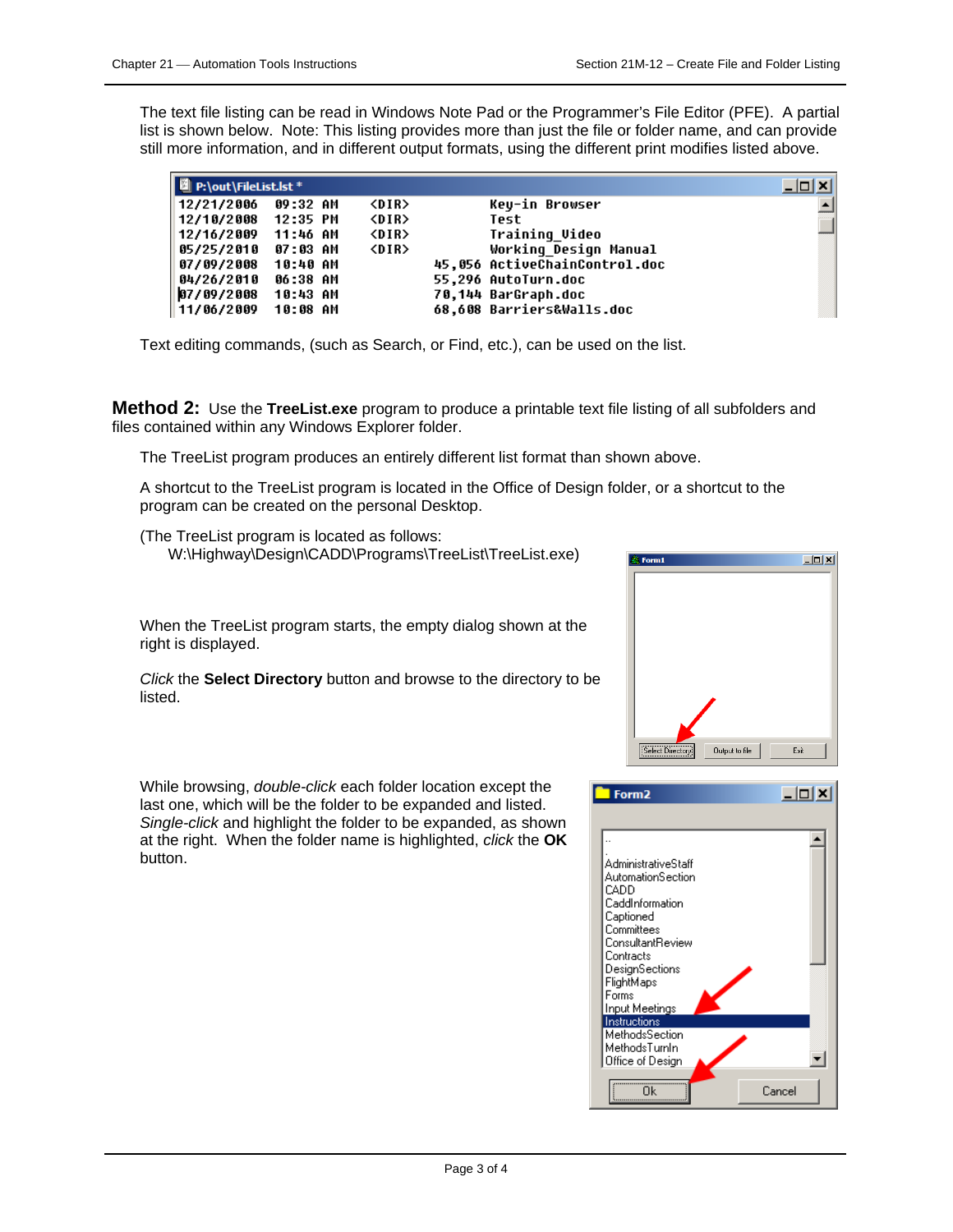It may take a few seconds for the program to respond, but it will display a dialog similar to the one at the right, showing an expanded file listing.

If this is the correct folder location, *click* the **Output to file** button, as located by the arrow at the right.

**NOTE:** If this is the wrong location, there is no way to "back up", therefore you'll have to *click* the **Exit**  button and *re-browse* to the correct location.



The next dialog to display is the **Select File for output** dialog, as shown at the right. Browse to the correct folder location (red arrow), supply a file name (blue arrow), and *Click* the **Open** button (green arrow).

Unless a file name already existed, the new file should be created as requested.



As with **Method 1**, the text file can be opened with Windows Notepad or PFE. The file list output will be similar to the partial list shown below.

| P:\out\treetest.txt                    | 10 X I |
|----------------------------------------|--------|
| w:\Hiqhway\Desiqn\Instructions\        |        |
| <b>\Accudraw</b>                       |        |
| \AskInga Article AccuDraw Rocks! files |        |
| 150Clip1.qif                           |        |
| 150Clip10.qif                          |        |
| 150Clip2.qif                           |        |
| 150Clip3.qif                           |        |
| 150Clip4.qif                           |        |
|                                        |        |

**Method 2** is easier to use than **Method 1**, but it produces a listing with only the folder and/or file name(s) and no additional file information.